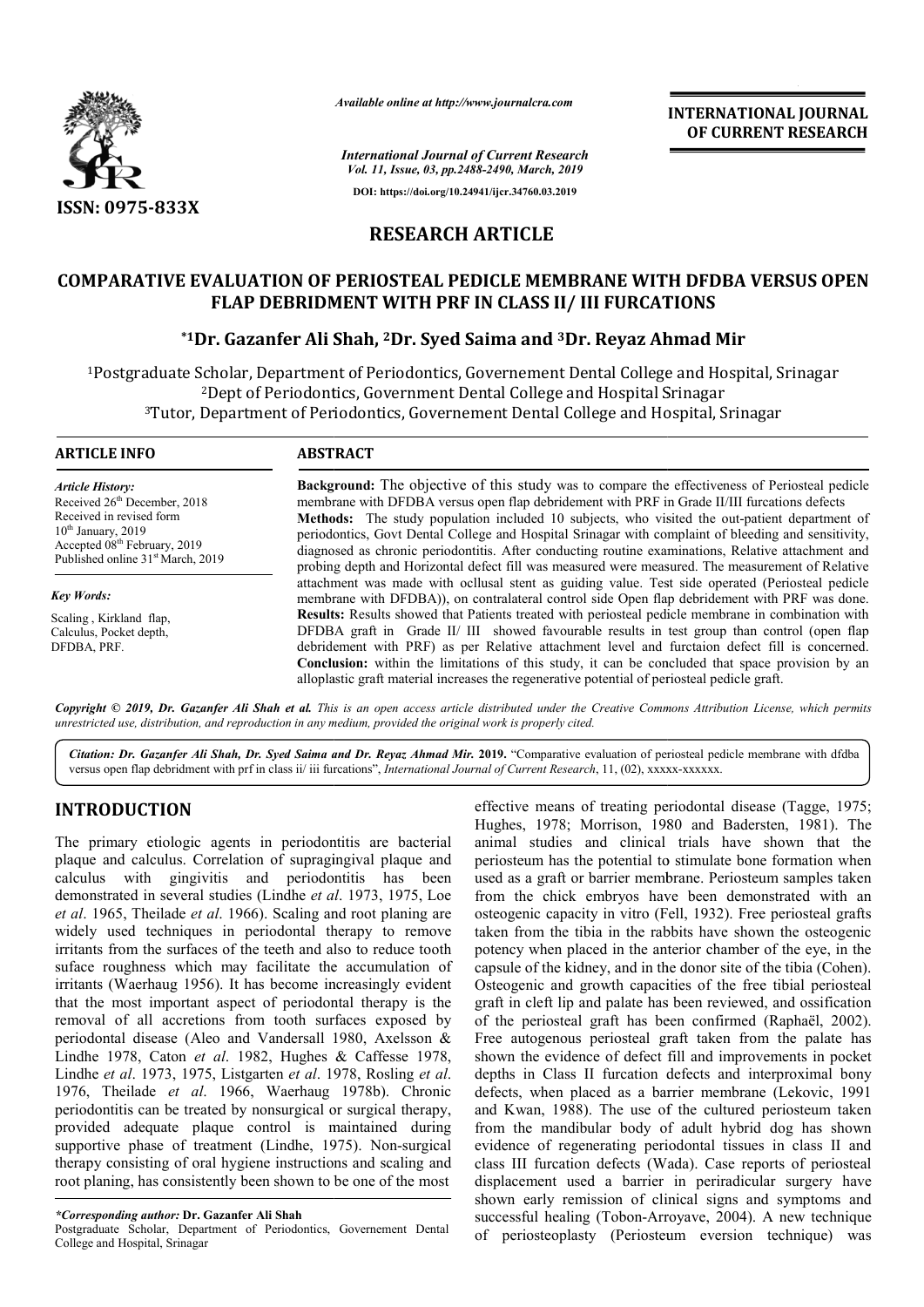described by Gaggl *et al*. (Gaggl, 2005). In this technique, periosteal membrane was everted, and side opposite to cambium layer of periosteum is juxtaposed to recession area in the anterior teeth.

## **MATERIALS AND METHODS**

Sufficient number of subjects comprising of both the sexes and diagnosed with chronic generalized periodontitis with furcation involvement between the age group of 25-50 years, were considered for the present study from the Outpatient Department of Periodontics, Government Dental College and Hospital Srinagar. The inclusion criteria included that, subjects who were diagnosed as suffering from generalized chronic periodontitis on clinical and radiological examination with furcation involvement and furcal involvement was nearly similar in selected contralateral quadrants. Subjects who were willing to appear after every two weeks for maintenance during study period were included in the study. The subjects who had history of systemic disease like i.e. diabetes, cardiovascular disease, females who were pregnant and nursing mothers and the subjects who presented mobility of teeth in selected quadrants were not included in the study. The study was performed for a 9 months. At initial examination, oral prophylaxis was performed and meticulous oral hygiene instructions were given.

The patients were recalled after 21 days. At baseline, 10 subjects were selected with Grade II/III furcation involvement in at least 2 quadrants of the mouth. Split mouth design, with one quadrant of mouth as Control Group and another quadrant as Test Group was adapted. In the Control group, Scaling and root planning was carried out and furcation defect was filled with PRF and in test group DFDBA was filled in the furcation defect and periosteal pedicle flap was taken from the adjacent area of defect site and covered over DFDBA filled furcation defect. Sutures were removed after 1 week. Oral hygiene instructions and professional tooth cleaning were repeated once every 2 weeks during study period for both selected quadrants. The clinical assessment was carried out at baseline and 9 months to evaluate the respective treatments in both the groups. The indices used for clinical assessment were Relative attachmnet level with (UNC-15) (Raphaël, 2002), from occlusal stent (Raphaël, 2002), customized acrylic stent which served as a fixed reference point for relative attachment level. Horizontal defect fill was assessed with UNC-15 periodontal probe.

#### **RESULTS**

There was statistically significant difference between two groups. Table 1 and Table 2 showed that after 9 months post Periosteal pedicle membrane with DFDBA (Test group) showed significant gain in relative attachment level and furcation depth than (Control) patients in which furcation defect was filled with PRF.

**Table 1. Relative attachment level (Periosteal pedicle membrane with DFDBA versus PRF)**

| Time Interval                                                                                                                                                                                                                                                                                                                                                                                                           | <b>Test Group</b> | Control Group | p-value  |
|-------------------------------------------------------------------------------------------------------------------------------------------------------------------------------------------------------------------------------------------------------------------------------------------------------------------------------------------------------------------------------------------------------------------------|-------------------|---------------|----------|
| Τ1                                                                                                                                                                                                                                                                                                                                                                                                                      | $12.5 + 2.22$     | $12.5 + 2.22$ |          |
| ТŽ                                                                                                                                                                                                                                                                                                                                                                                                                      | $6.5 + 1.90$      | $9.0 + 1.63$  |          |
| $T1-T2$                                                                                                                                                                                                                                                                                                                                                                                                                 | $6.0 + 1.56$      | $3.5 + 1.18$  | 0.000772 |
| $\mathbf{D} = \mathbf{I} - \mathbf{z} \mathbf{A} \mathbf{A} \mathbf{A} + \mathbf{A} \mathbf{A} \mathbf{A} + \mathbf{A} \mathbf{A} + \mathbf{A} \mathbf{A} + \mathbf{A} \mathbf{A} + \mathbf{A} \mathbf{A} + \mathbf{A} \mathbf{A} + \mathbf{A} \mathbf{A} + \mathbf{A} \mathbf{A} + \mathbf{A} \mathbf{A} + \mathbf{A} \mathbf{A} + \mathbf{A} \mathbf{A} + \mathbf{A} \mathbf{A} + \mathbf{A} \mathbf{A} + \mathbf{A}$ |                   |               |          |

P-value < 0.001 (Statistically significant)



**Table 2. Reduction in furctaion depth penetration on probing**

| Time Interval | Test Group      | Control Group   | P value  |
|---------------|-----------------|-----------------|----------|
| T1            | $5.70 \pm 0.78$ | $5.50\pm0.89$   |          |
| T2            | $1.48 \pm 0.77$ | $3.23 \pm 0.78$ |          |
| T1-T2         | $4.22 \pm 0.01$ | $2.27\pm 0.11$  | 0.000878 |

P-value < 0.001 (Statistically significant)



#### **DISCUSSION**

This study showed significant gain in RAL and defect fill with the use of periosteal membrane in combination with DFDBA where periosteal membrane acts as a barrier. These findings can be compared to observations made by Kwan *et al*. and Lekovic *et al*., utilizing periosteal graft as a barrier membrane in vertical and furcation defects, respectively. However, comparisons between the studies are difficult to make because of a number of differences in the study design. The measurements taken in this study were limited to the depth of furcation defects, and changes in the alveolar crest were not considered. Hirata *et al*. described the ability of vascularized periosteum to form new bone (Hirata, 2004). Periosteum contains two distinct layers: A thick, outer fibrous layer and a thin inner cambium layer which is adjacent to bone. The cambium layer has the potential to stimulate the bone formation.17 In the present study, the autogenous periosteal membrane was mobilized and placed over the exposed furcationinn combination with DFDBA with cambium layer juxtaposed to the exposed furcation. In the present study, autogenous periosteal membrane maintained its vascular supply by the fact that it was attached at one side to the mucoperiosteal flap. This is important for the healing and maintenance of the vital cambium layer which has the potential to stimulate Coronally positioned flaps and have the advantage of using the periosteum as a barrier membrane (Gantes, 1988; Garrett, 1990 and Kerdvongbundit, 1999). However, in the pocket area, the periosteum may get infected and destroyed. Hence, if the pocket depth is 5 mm or more in the furcation